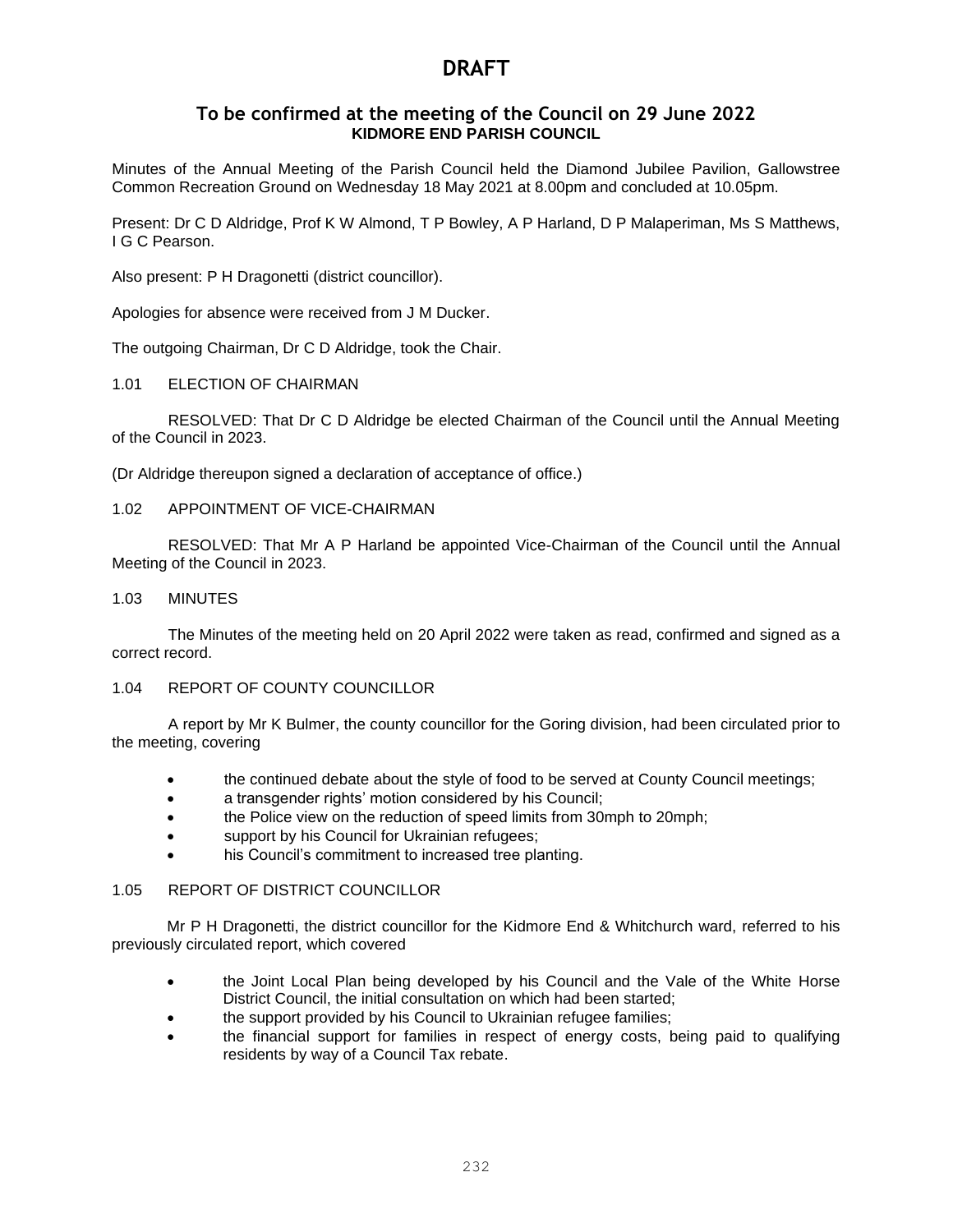# **To be confirmed at the meeting of the Council on 29 June 2022**

1.06 OPEN SESSION

During the Open Session

- Mr T Winter of Wood Lane, Kidmore End, outlined the amendments he had made to his planning application for the erection of an additional dwelling to the rear of his house, in an endeavour to address objections already made;
- Ms A Cronin-Scott and Ms J Wright, both of Kidmore Lane, Kidmore End, set out their objections to the planning application for demolition of existing structure and construction of a detached self-build dwelling and stabling on land north of Pond House, Kidmore Lane, Kidmore End.

Both applications were considered by the Council later in the meeting (see Minute 1. 15(iii)).

#### 1.07 APPOINTMENT OF OFFICERS, SUB-COMMITTEES AND REPRESENTATIVES

RESOLVED: 1 That the following appointments be made for the period ending at the Annual Meeting of the Council in 2023:

| Allotments' Manager                           | Mr D P Malaperiman                          |
|-----------------------------------------------|---------------------------------------------|
| Wells' Manager                                | Mr J M Ducker                               |
| <b>Finance Sub-Committee</b>                  | Dr C D Aldridge, Mr A P Bowley, Mr I G C    |
|                                               | Pearson                                     |
| <b>Plans Sub-Committee</b>                    | Prof K W Almond, Mr J M Ducker, Mr A P      |
|                                               | Harland, Ms S Matthews, Ms S M Biggs*, Ms L |
|                                               | Stewart-Ashley*, Ms A Vorster*              |
| <b>Rights of Way Sub-Committee</b>            | Dr C D Aldridge, Ms S Matthews              |
| <b>Transport Sub-Committee (and Transport</b> | Mr A P Harland                              |
| Representatives)                              |                                             |
| <b>Editorial Board of Newsletter</b>          | Dr C D Aldridge, Ms S Remenyi*              |
| Representatives on Kidmore End                | Dr C D Aldridge, Mr I G C Pearson           |
| Neighbourhood Development Plan                |                                             |
| <b>Steering Group</b>                         |                                             |
| Representatives on Kidmore End Playing        | Mr A P Bowley, Mr A P Harland, Mr I G C     |
| <b>Fields Committee</b>                       | Pearson                                     |
| Website Liaison Councillor                    | Mr A P Bowley                               |
|                                               |                                             |

\* Not a member of the Council

2 That the appointment of the representative on the Oxfordshire Association Local Councils be deferred to the next meeting.

3 That, in principle, an Amenities' Sub-Committee be established, to advise the Council on the management of some of its assets (eg play areas) and on projects at other locations in the Parish.

#### 1.08 WEBSITE

(cf 11.04/22) The Vice-Chairman referred to a paper he had circulated to Members setting out an analysis of the 19 responses submitted to the survey about the future direction of the Council's website. He urged Members to read the analysis.

## 1.09 TEMPORARY ROAD CLOSURES

(cf 11.05/22) With e-mails, officers of the County Council gave notice of the temporary closures, under the Road Traffic Regulation Act 1984, as follows: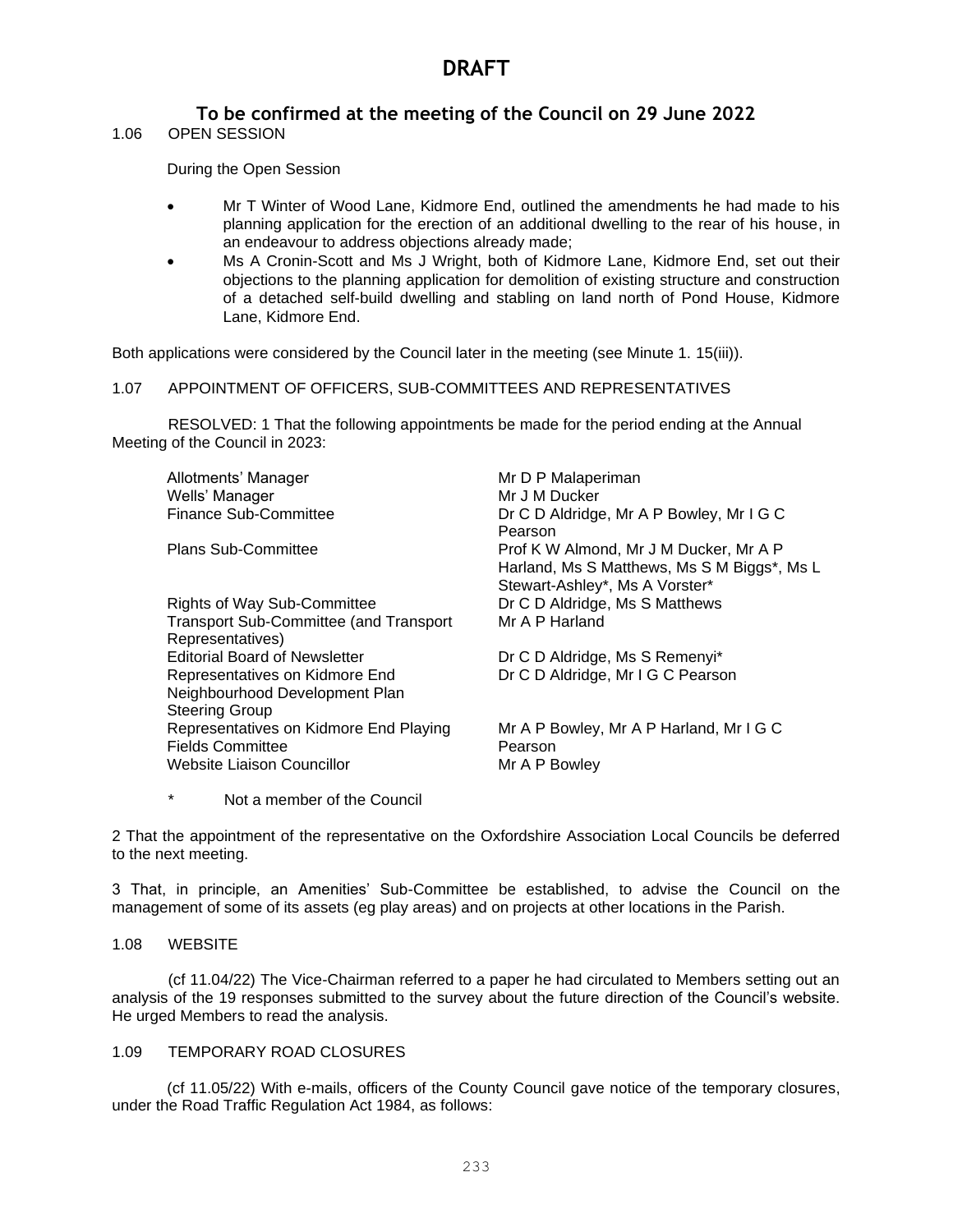# **To be confirmed at the meeting of the Council on 29 June 2022**

- Tokers Green Lane, Kidmore End, on 15 May 2022, for a pole test;
- Horsepond Road, Gallowstree Common, between the junction with Wood Lane and the entrance to the Vines Farm grain store, on 12 June 2022, for overhead work;
- A4074 road, from Woodcote to Ipsden, for surface dressing, for the period of 16 to 18 May 2022, except from 0730 to 0930 and from 1530 to 1800hrs each day.

#### 1.10 TOKERS GREEN – 20 MPH SPEED LIMIT

(cf 11.07/22) By e-mail, a technical officer in Traffic and Road Safety at the County Council responded to the comments made at the last meeting, regarding the 20mph speed limit in Tokers Green and Chazey Heath. He pointed out that, given the combined mean speeds recorded (19 to 21mph over 3 locations) during the surveys in Tokers Green Lane, and Rokeby Drive, national guidance was that a "signs-only change" would be appropriate. Further road marking roundels could be installed, if that was the general consensus, at a cost of c£1,200. The 20mph limit started just before the first house in Tokers Green, travelling north, ie where the character of the road changed. Repeater signs had been installed in accordance with national guidance. Finally, if Reading Borough Council reduced the speed limit in Kidmore Road, Caversham, at its junction with Shepherds Lane, to 20mph, his Council would consider reducing the limit in the length of Tokers Green Lane from the house named "Wachusett" to the county boundary.

#### 1.11 GALLOWSTREE COMMON RECREATION GROUND - LAND ADJACENT TO NEW COPSE: **TREES**

(cf 11.10(iii)/22) The Council considered the report by Ligna Consultancy Ltd following the Company's survey of the trees on the land between the Recreation Ground and New Copse, a matter consideration of which had been deferred at the last meeting.

RESOLVED: That consideration of the tree survey report be again deferred to a future meeting.

#### 1.12 CELEBRATIONS OF THE PLATINUM JUBILEE OF HM THE QUEEN

(cf 11.11/22) Mr A P Bowley advised that he had posters, advertising the Parish-wide event to would be held at the Gallowstree Common Recreation Ground on 5 June 2022, for display in other villages in the Parish.

#### 1.13 TOKERS GREEN POND

(cf 11.22/22) In an e-mail, Ms J Allum of Dysons Wood Lane, Tokers Green complained about the installation of a bench on the green at Tokers Green, despite her opposition to the siting of the bench there, when canvassed previously. She requested the removal of the bench, which, she stated, was in front of her house, as it would "attract people and noise"

The Chairman advised that she had inspected the installation, observing that the seat was not positioned in such a way as users would sit looking into the complainant's home, and that it was some distance from the house. She recommended that no action be taken on the complaint for the time being, but that matter be monitored over coming months.

RESOLVED: That no action be taken in response to the complaint by Ms J Allum, but that use of the bench on the green at Tokers Green be monitored.

#### 1.14 FINANCE

## (i) Balances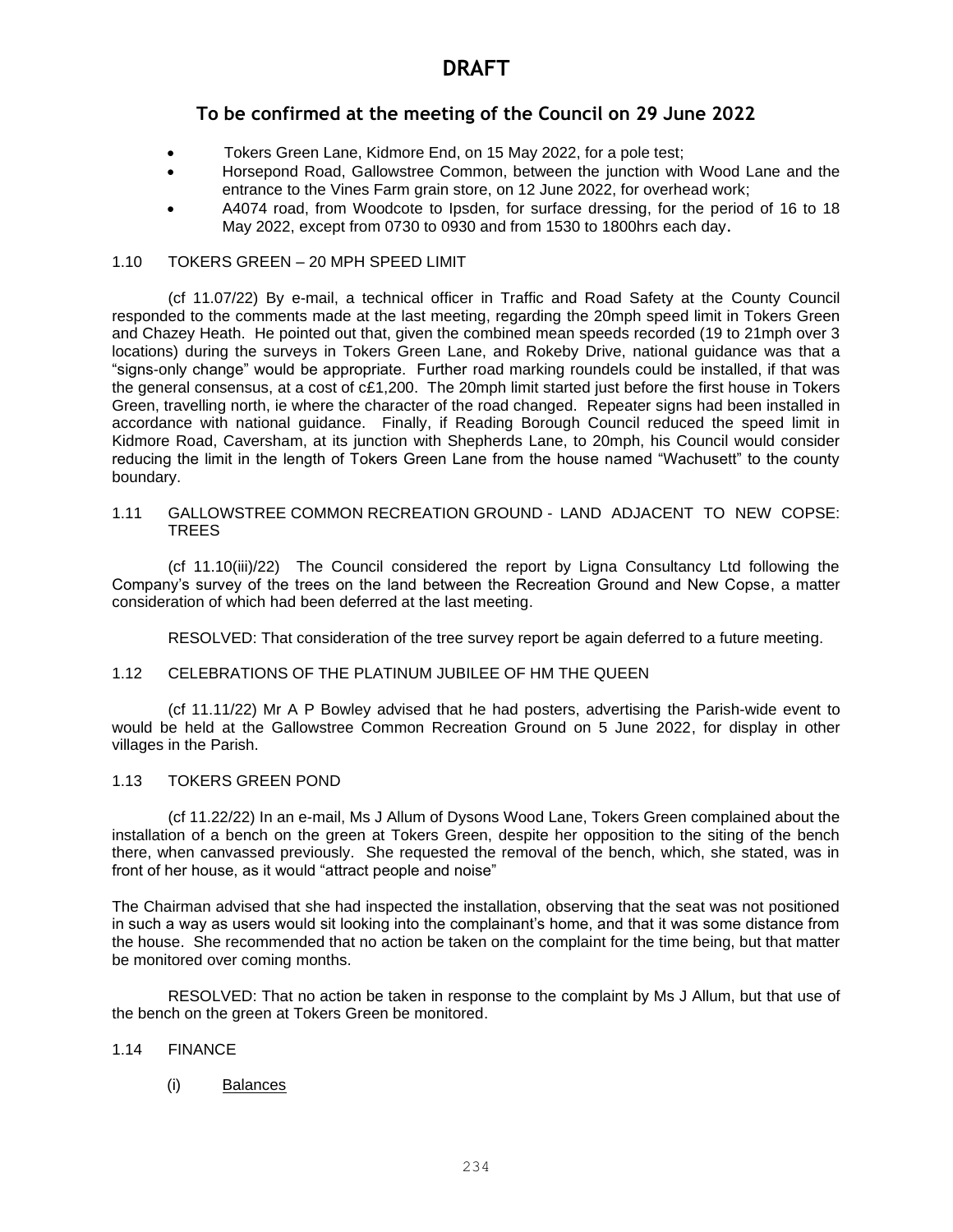# **To be confirmed at the meeting of the Council on 29 June 2022**

The Clerk reported that balances at the bank totalled £38,546.06.

## (ii) Accounts for payment

RESOLVED: That the following accounts, listed in the schedule under Financial Regulation 5.2, be approved for payment:

| R F Penfold - Printing                                        | £14.40                 |
|---------------------------------------------------------------|------------------------|
| I Beale - Bench for Tokers Green                              | £299.00                |
| The Shield Group - Emptying dog hygiene bin                   | £10.39                 |
| Dr C D Aldridge - Printing Parish Newsletter (reimbursement)  | £46.00                 |
| R F Penfold - Zoom licence (reimbursement)                    | £143.88                |
| Geoxphere Ltd - Subscription to Parish Online                 | £108.00                |
| United Kingdom Debt Management Office - Loan repayment        | £6,406.49 <sup>+</sup> |
| South Oxfordshire District Council - Planning application fee |                        |
| (Gallowstree Common well)                                     | £132.00                |
| R F Penfold - Salary net of Income Tax                        | £151.50                |
| HM Revenue & Customs - Income tax deducted                    | £101.00                |
|                                                               |                        |

## † *To be paid by direct debit*

## 1.15 CONSULTATION ON PLANNING MATTERS

## (i) Decisions

The Council noted that the application for alterations and extensions at Nutlowe, Elm Road, Tokers Green had been permitted conditionally and that the outline application for 4 detached dwellings on land between Coopers Pightle and Butlers Orchard, Kidmore End had been refused.

#### (ii) Action of Plans Sub-Committee

RESOLVED: That the action of the Plans Sub-Committee in respect of the following applications, as set out in the register of action, be approved:

demolition of existing garage, erection of single storey front extension and replacement of flat roof with sloping roof at side of house at Penworth, Tokers Green Lane, Tokers Green;

formation of new field entrance on land adjacent to The Old Barn, Tokers Green Lane, Kidmore End;

variation of conditions attached to permission P21/S3140/FUL for demolition of existing dwelling and erection of a detached 3–bedroom 2 storey dwelling and a detached 4-bedroom 2-storey dwelling at Holmsdale, Tokers Green Lane, Tokers Green.

## (iii) Applications

The Council considered applications referred to it since the last meeting.

RESOLVED: 1 That no objections be submitted to the application for removal of existing outbuilding and erection of a children's day nursery on land at Reading Abbey Rugby Football Club, Peppard Road, Emmer Green.

2 That observations be made as follows:

#### Application **Application Application**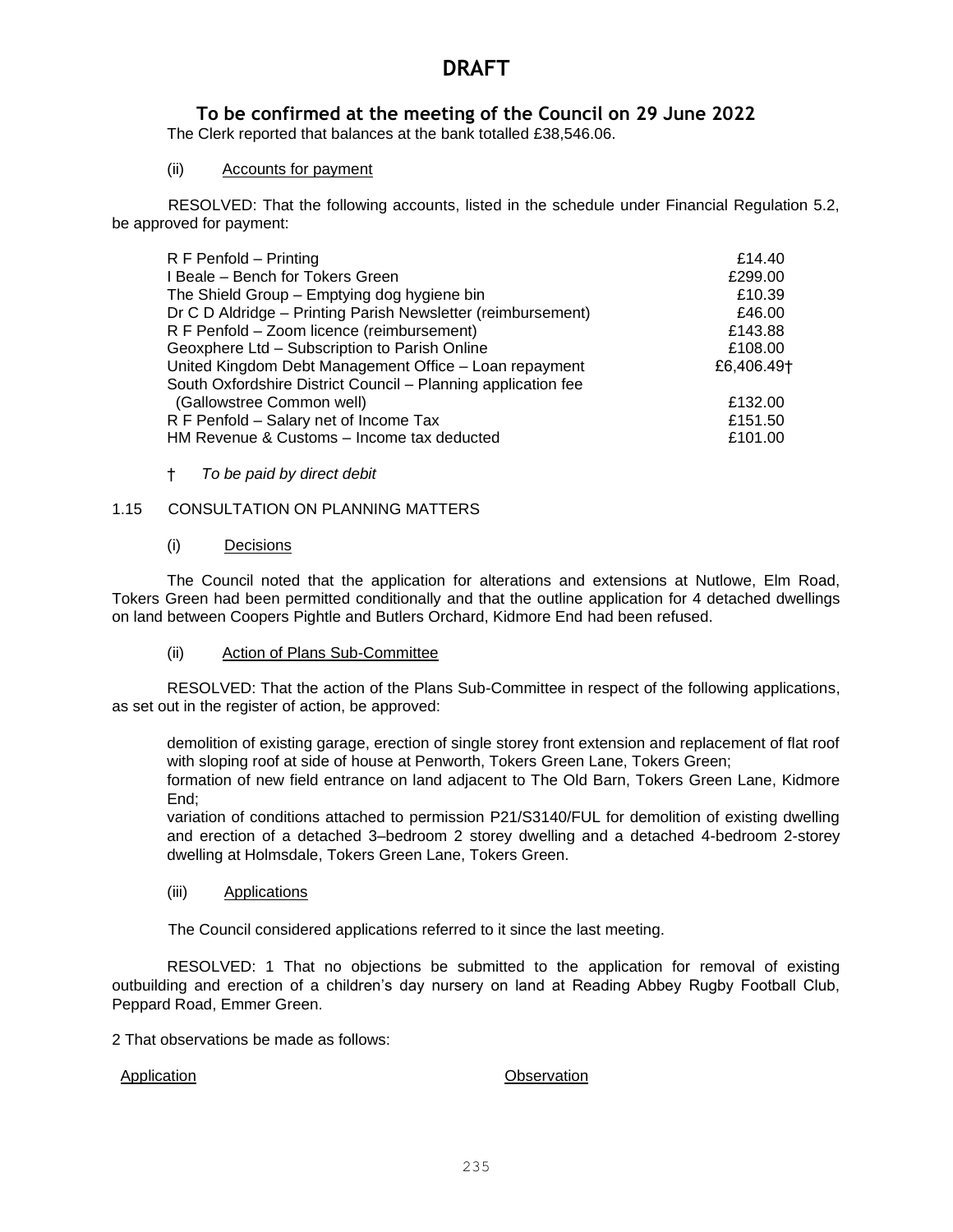# **To be confirmed at the meeting of the Council on 29 June 2022**

Outline application for demolition of existing structure See Appendix and construction of a detached self-build dwelling and stabling on land north of Pond House, Kidmore Lane, Kidmore End

Erection of 2-storey dwelling at Kano, Wood Lane, Kidmore End (amended plan)

The amended plans do not address the comments submitted by the Council on 28 March 2022. Accordingly, the Council's objection still stands.

## (iv) South Oxfordshire and Vale of White Horse District Councils Joint Local Plan

(cf 4.18(vi)/21) The District Council had announced on 12 May 2022 the consultation on its joint Local Plan, being developed with Vale of the White Horse District Council, seeking thoughts on the main issues facing the districts and how the Local Plan could be used to address those issues. It had not been intended to discuss the matter at the meeting, because insufficient notice had been given in accordance with Schedule 12 of the Local Government Act 1972. However, as the date of the next meeting (see Minute 1.25 below) was beyond the end of the initial consultation period, it was

RESOLVED: That the Vice-Chairman and Mr A P Harland be authorised to draft and submit, on behalf of the Council, a response to the consultation on the Joint Local Plan.

## 1.16 MEMBERSHIP OF THE COUNCIL

It was reported that Mr T M Perchard had resigned as a parish councillor, by e-mail, on 23 April 2022. The Chairman paid tribute to Mr Perchard, in the following terms:

"I just wanted to say a few words to thank Trevor Perchard for all his hard work and commitment as a parish councillor. He resigned last month after serving on this Council for 10 years, and as Vice-Chairman since January 2021. I will miss his help, advice and common sense. I enjoyed working with Trevor, and I will miss his input into the Transport subcommittee, the Planning subcommittee and on the Rights of way subcommittee. I will particularly miss our Speed Watch mornings, which only happened because Trevor organised them. I want to thank Trevor for all his hard work and for the time that he gave to the Parish as a parish councillor. I would like to wish him all the very best for the future, which, I suspect, will include lots of holidays. Luckily, Trevor has volunteered to continue distributing the Newsletter in Tokers Green, and I am very grateful that he will continue to help in that way. Thank you, Trevor, from all of your colleagues on the Parish Council."

The Clerk reported that he had given notice of the vacancy. The District Council's Returning Officer had advised, on the day of the meeting, that no election had been called to fill the vacancy. It was, therefore, open to the Council to fill the vacancy by co-option.

RESOLVED: That Mr T M Perchard be thanked for his service to the community, as a parish councillor since January 2011, and as Vice-Chairman since January 2021.

## 1.17 OXFORDSHIRE ASSOCIATION OF LOCAL COUNCILS

The Council deferred consideration of an update for members, published by the Oxfordshire Association of Local Councils in April 2022, to the next meeting.

#### 1.18 "NO MOW MAY"

In an e-mail, Mr I Beale of Tokers Green Lane, Tokers Green, enquired whether the Council had a policy regarding "No Mow May", a campaign about not cutting grass during the month of May, designed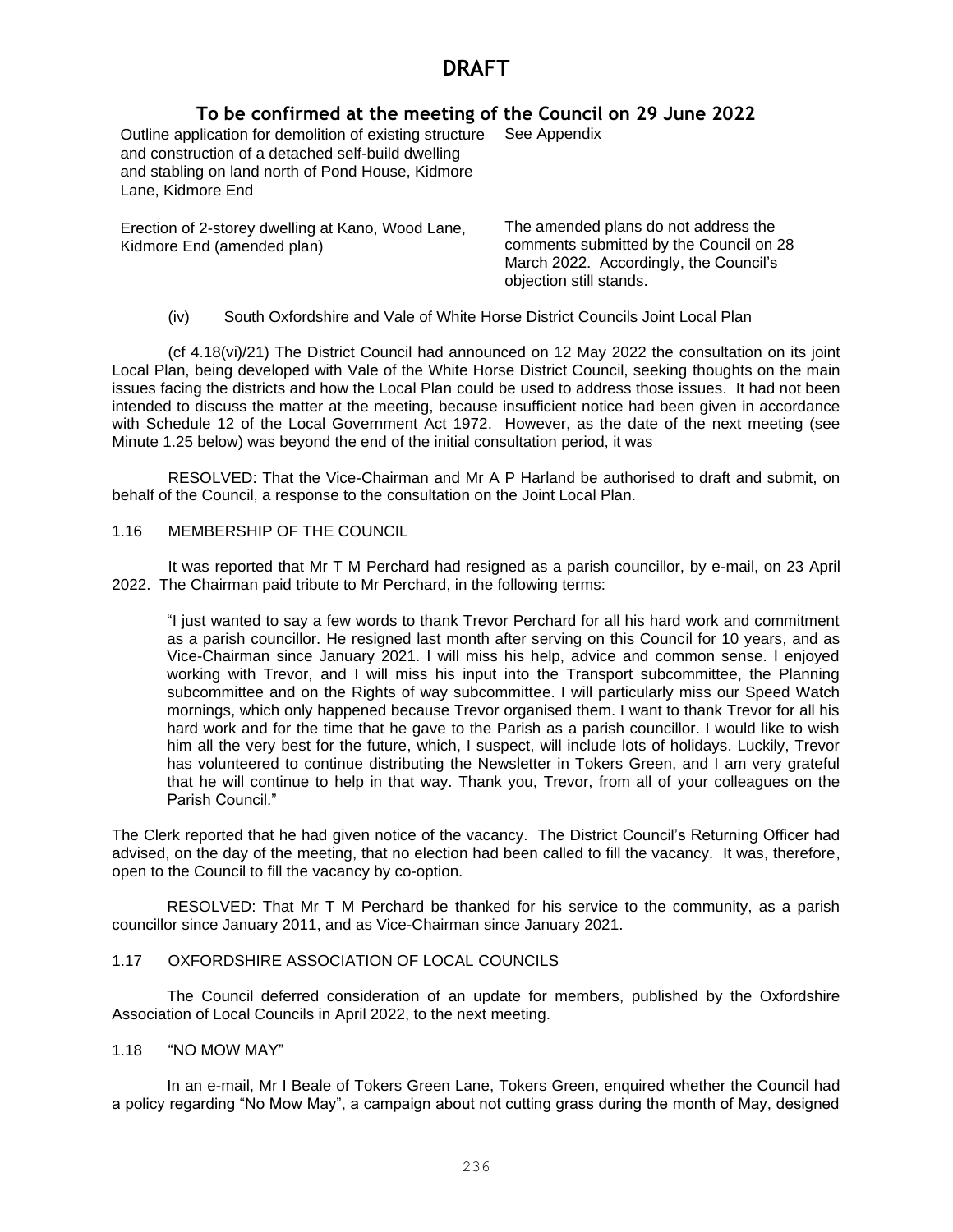# **To be confirmed at the meeting of the Council on 29 June 2022**

to help wild flowers and encourage pollinators.

RESOLVED: That consideration of this matter be deferred to September 2022.

#### 1.19 KIDMORE END PLAY AREA

Dr K Harmer of Tokers Green Lane, Kidmore End, by e-mail, drew attention to the damaged condition of one of the picnic tables at the Kidmore End Play Area, noted that the swing remained out of commission and asked about the inspection regime for the equipment. The Clerk had alerted the Chairman to the damaged table, and had advised Dr Harmer about the annual professional inspection and the routine observation of the equipment by local Members.

## 1.20 NEIGHBOURHOOD DEVELOPMENT PLAN STEERING GROUP

The Council noted that the report of the Examiner on the draft Kidmore End Neighbourhood Development Plan was expected to be published imminently.

# 1.21 KIDMORE END PLAYING FIELDS COMMITTEE

The Council considered a report (22/23 - 1) of the Clerk advising it of the outcome of the meeting of the Kidmore End Playing Fields Committee held on 11 May 2022.

RESOLVED: That the report be noted.

## 1.22 LAND AT JUNCTION OF WOOD LANE AND HORSEPOND ROAD, GALLOWSTREE COMMON

(cf 10.09/22) The Council considered a report (22/23 - 2), submitted by Mr A P Bowley, setting out the work undertaken by local volunteers to remove the bramble growth on the parcel of land south east of the junction of Horsepond Road and Wood Lane, Gallowstree Common, and planned further activity at that site.

RESOLVED: That the cost of hiring a 13HP rotovator, to be used to remove the bramble roots from the parcel of land south east of the junction of Horsepond Road and Wood Lane, Gallowstree Common, be reimbursed, the cost to be met from the budget provision for unspecified projects.

#### 1.23 NOTICEBOARDS

(cf 11.24/22) The Chairman reported that she had had to repair the temporary noticeboard at Kidmore End well. She suggested to the Council that the replacement board, to be sited at Kidmore End pond, be of a superior style to the existing boards in the Parish, all of which, she anticipated, would be replaced in due course.

RESOLVED: That the replacement noticeboard to be erected at Kidmore End pond be of superior style to the existing boards across the Parish.

#### 1.24 LICENCES AND SUBSCRIPTIONS

It was reported that the Chairman had approved the renewal of the Council's subscription to Parish Online and Zoom.

Parish Online had been accessed for the Neighbourhood Development Plan (NDP) Steering Group, and the cost charged to the NDP budget. The Steering Group had suggested cancellation of the subscription, now that that the NDP exercise had been completed. The Working Group looking into the Community Infrastructure Levy had requested access to the data available on Parish Online. The Chairman had, therefore, approved the renewal of the subscription.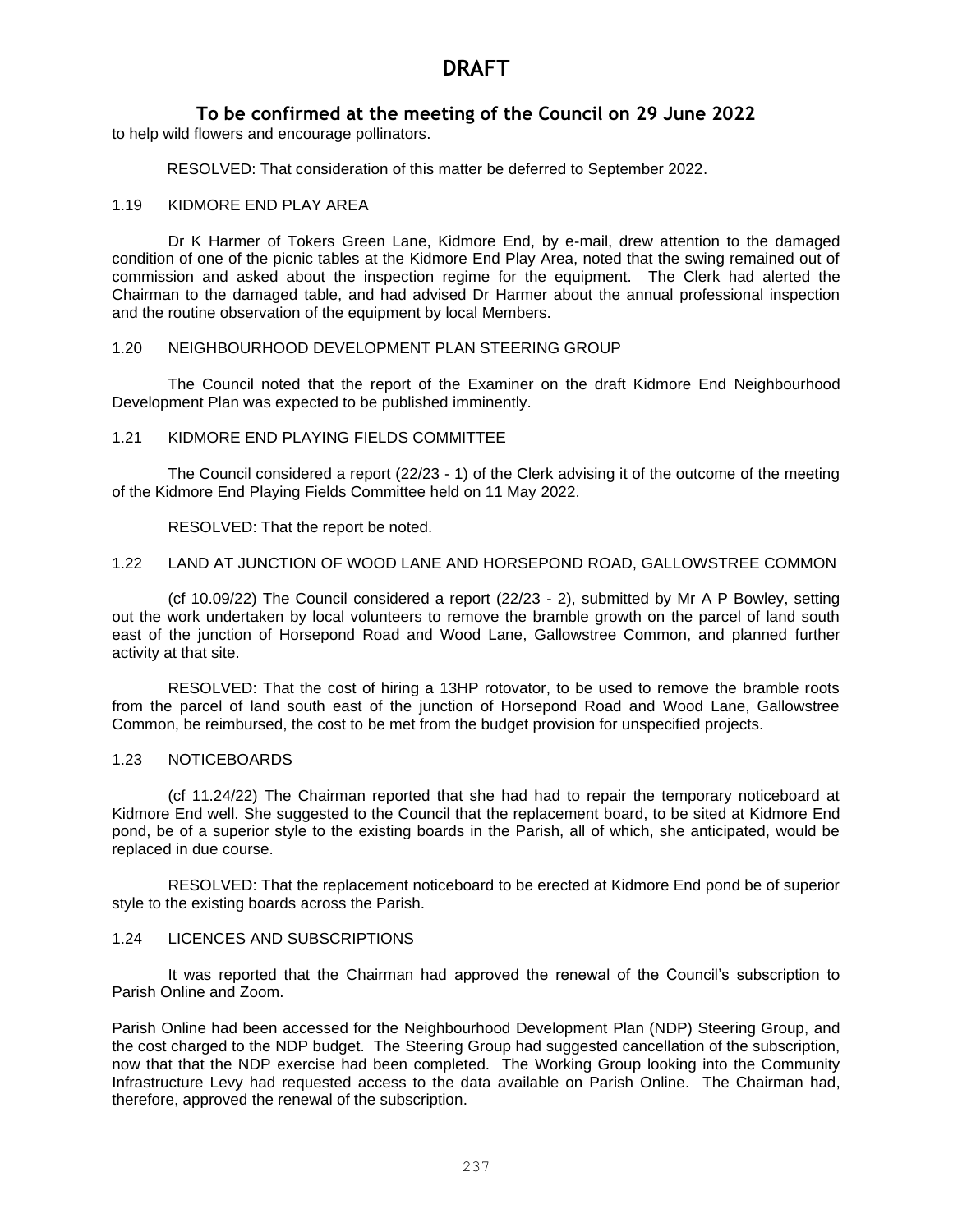# **To be confirmed at the meeting of the Council on 29 June 2022**

Likewise, the Chairman had believed that the Council should continue with its Zoom licence, in order to facilitate the work of the sub-committees, and in case the law allowed a return to virtual meetings.

RESOLVED: That the action of the Chairman in respect of the Parish Online subscription and the Zoom licence be approved and confirmed.

## 1.25 DATES OF MEETINGS

RESOLVED: 1 That meetings of the Council be held on the following Wednesdays at 8pm:

| 29 June 2022      | 23 November 2022 | 15 February 2023 |
|-------------------|------------------|------------------|
| 20 July 2022      | 14 December 2022 | 22 March 2023    |
| 21 September 2022 | 18 January 2023  | 19 April 2023    |
| 19 October 2022   |                  |                  |

2 That the Annual Meeting of the Council be held on 17 May 2023 at 8pm.